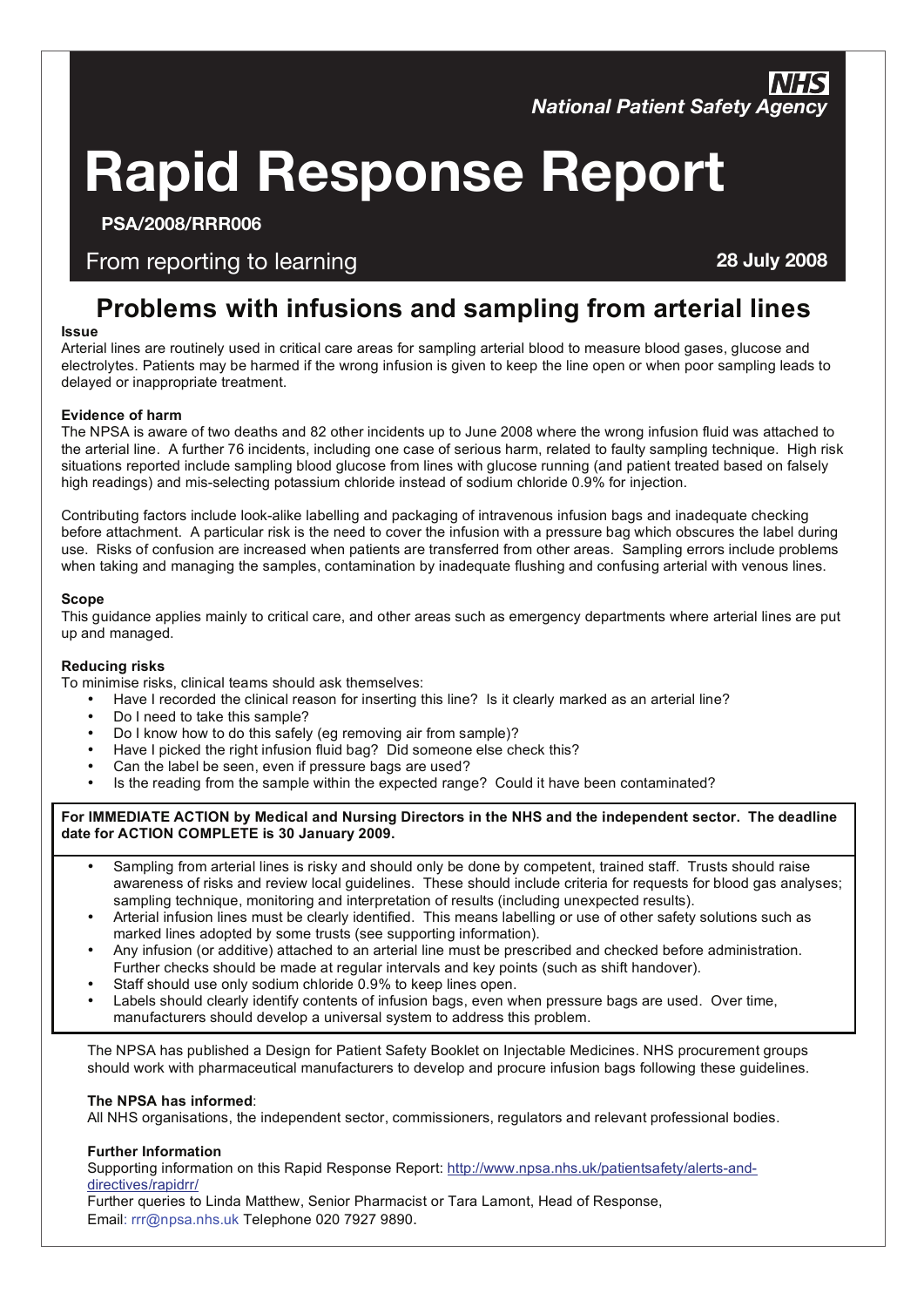## **SUPPORTING INFORMATION**

## **for**

## RAPID RESPONSE REPORT NPSA/2008/RRR06

Problems with infusions and sampling from arterial lines

28 July 2008

Background

Review of Evidence of Harm NPSA National Reporting and Learning System (NRLS) Data – Analysis and sample incidents

Literature Search

Further Information

**Conclusions** 

References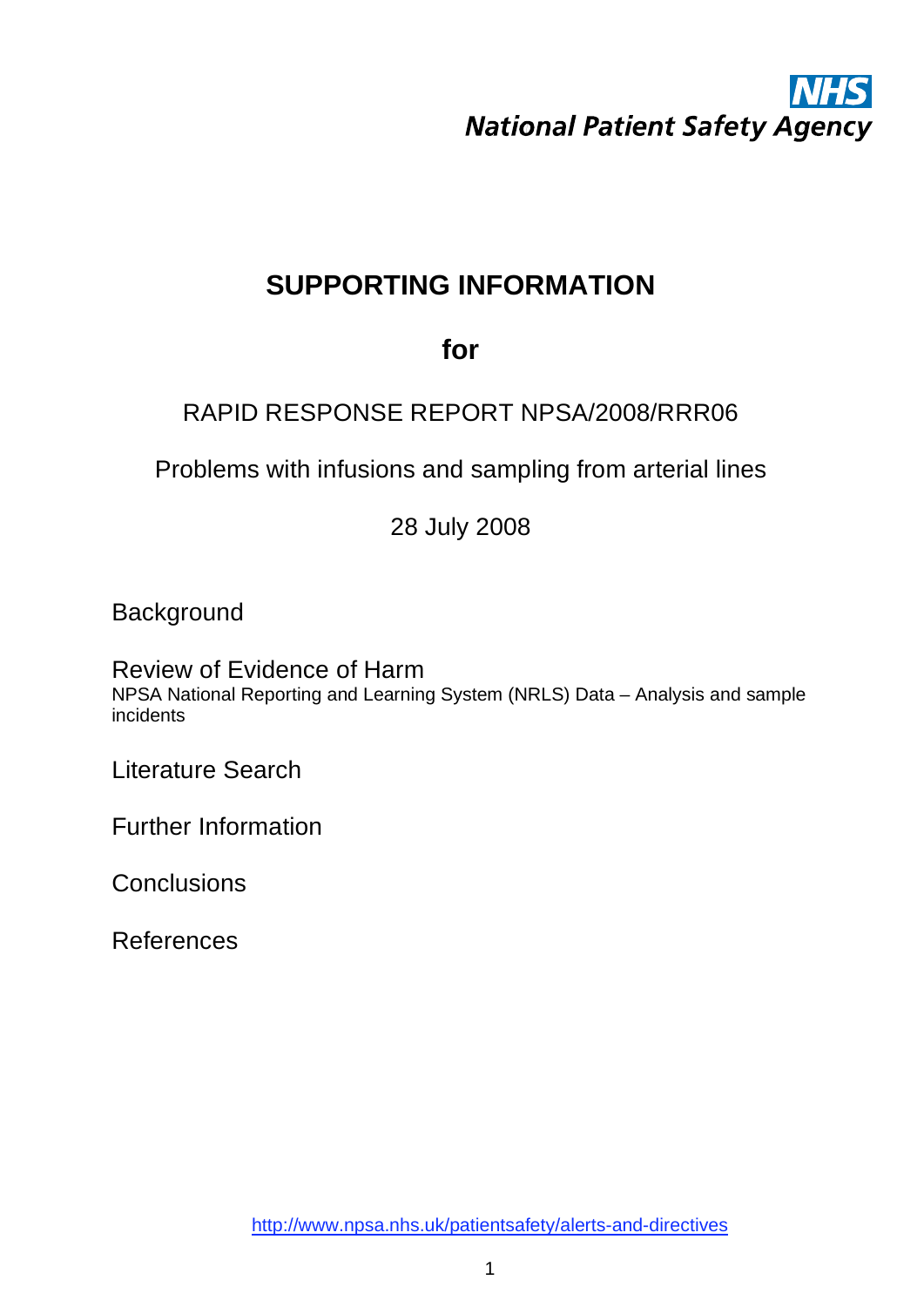#### **Background**

Arterial lines are routinely used in critical care areas to obtain samples of arterial blood, to test for blood gases, glucose and electrolytes. Slow infusions of sodium chloride or heparinised saline are currently used to keep the arterial line open.

 Patients may be harmed if the wrong infusion is given to keep the line open or when poor sampling leads to delayed or inappropriate treatment.

 A recent study showed that in one surgical intensive care unit, as many as 46,000 arterial blood gas analyses were performed each year. Audit showed that over half of these tests could not be justified clinically and the vast majority (96%) of requests were left to the discretion of nursing staff (Merlani et al, 2001).

The NPSA is aware of two deaths and 82 other incidents up to June 2008 where the wrong kind of infusion has been attached to the arterial line. A further 76 incidents, including one case where a patient suffered serious harm, related to poor sampling technique or practice. The most recent patient death resulted from an infusion of glucose/saline being wrongly selected and a contaminated sample leading to artificially high readings of blood glucose levels and a resulting overdose of intravenous insulin. The patient sustained severe brain damage and died shortly after.

We have received many reports relating to the confusion of infusion fluids. These include examples of antibiotics, glucose, dextrose, insulin and potassium chloride being wrongly selected. Contributing factors include look-alike labelling and packaging of intravenous infusion fluids, inadequate checking of infusion bags before administering to patients and the use of arterial pressure bag on infusion bags which can obscure labels during use.

Reports relating to sampling highlighted problems in taking and managing the samples, contamination of samples by infusates, arterial line infections, confusion of arterial and venous lines, availability and use of blood gas analysers and staff training. Training should be competency based and include all issues of infection control and of management of the samples (e.g. removing air from blood gas sample). Training should focus on pre-procedure checks, competence in taking samples, and careful management of samples to exclude contamination and inaccurate results.

#### **Review of evidence of harm**

<u>.</u>

#### **National Reporting & Learning System (NRLS)**

Interpretation of data from the NRLS should be undertaken with caution. As with any voluntary reporting system, the data are subject to bias. A proportion of incidents which occur are not reported, and those which are reported may be incomplete having been reported immediately and before the patient outcome is known.

Two pieces of analysis were carried out relating to a) misidentification of infusions for arterial lines and b) problems with arterial line sampling.

#### **a) Mis-identification of infusions for arterial lines**

A search was performed on incidents in the NRLS for incidents involving misidentification of infusions for arterial lines. As at 18 June 2008, 84 incidents were found relating to the search<sup>1</sup>.

<sup>&</sup>lt;sup>1</sup>The NRLS was established in October 2003 and all NHS organisations were able to report to the NRLS by 1 January 2005. It is important to note the volume of reports received by the NRLS has steadily increased since inception, and as the NRLS is a voluntary reporting system, the data may not be representative of the rates of incidents across England and Wales.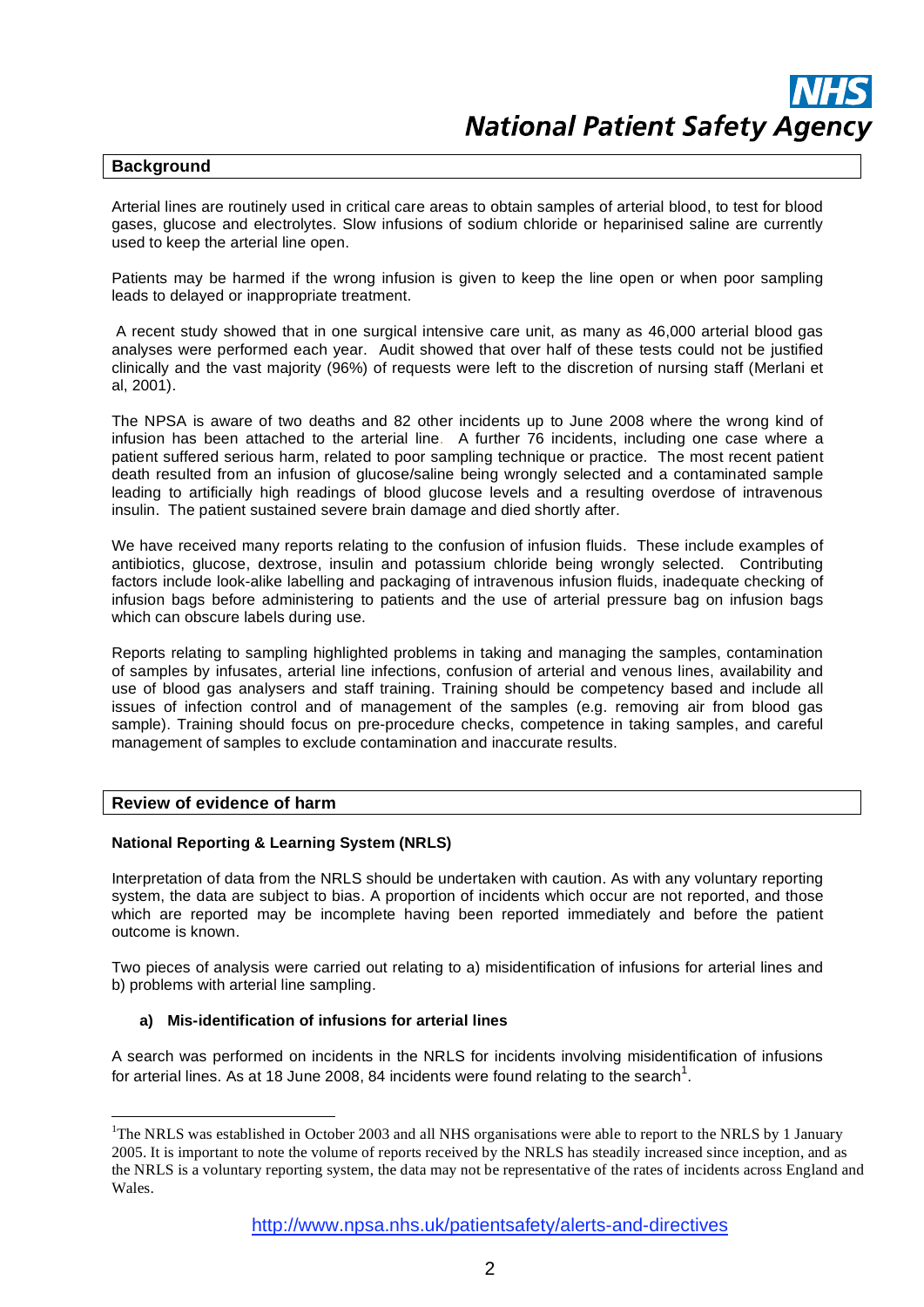Table one summarises the reported degree of harm to the patient(s) for these incidents. While the majority of these patient safety incidents resulted in no harm (71%), two incidents resulted in death (2%).

#### **Table 1: Patient safety incidents involving misidentification of infusions for arterial lines by degree of harm**

| Base: All incidents in the NRLS involving misidentification, as at 18 June 2008 |                  |                |  |
|---------------------------------------------------------------------------------|------------------|----------------|--|
| Degree of harm                                                                  | <b>Incidents</b> | <b>Percent</b> |  |
| No Harm                                                                         | 60               | 71             |  |
| Low                                                                             | 18               | 21             |  |
| Moderate                                                                        | 4                | 5              |  |
| Severe                                                                          |                  |                |  |
| Death                                                                           | 2                | 2              |  |
| Total                                                                           | 84               | 100            |  |

*Note: Incidents reporting severe harm or death have been reviewed and recoded where appropriate* 

Table two provides details of the infusion type that emerged from review of the reports describing incidents involving misidentification of infusions for arterial lines.

#### **Table 2: Patient safety incidents involving misidentification of infusions for arterial lines by infusion type**

| Base: All incidents in the NRLS involving misidentification, as at 18 June 2008 |                  |  |
|---------------------------------------------------------------------------------|------------------|--|
| <b>Wrong Medicines</b>                                                          | <b>Incidents</b> |  |
| Glucose 5%                                                                      | 19               |  |
| Glucose/saline                                                                  | 16               |  |
| Hartmans                                                                        | 10               |  |
| Heparinised saline                                                              | 9                |  |
| Sodium chloride 0.9% and potassium                                              | 6                |  |
| Sodium chloride 0.9%                                                            | 6                |  |
| Mannitol                                                                        | 2                |  |
| Glucose/saline with potassium                                                   |                  |  |
| Sodium chloride 0.45%                                                           | 1                |  |
| Sodium chloride 0.45% & heparin                                                 | 2                |  |
| Dextran                                                                         | 1                |  |
| Antibiotics                                                                     |                  |  |
| X-ray contrast media                                                            |                  |  |
| Glucose 10%                                                                     |                  |  |
| Glucose 10% and potassium                                                       | 2                |  |
| Glucose 10% and sodium chloride and potassium                                   |                  |  |
| Glucose 50%                                                                     |                  |  |
| Heparin                                                                         |                  |  |
| Insulin                                                                         |                  |  |
| Potassium concentrate                                                           |                  |  |
| Water for injection                                                             |                  |  |
| Total                                                                           | 84               |  |

#### **Misidentification of infusions for arterial lines - example reports**

#### **Death resulting from mis-selection of glucose 5% infusion**

*85 year old female in ICU for 3 weeks, ventilated and recovering from multiple organ failure after emergency laparotomy for perforated colon. Patient became suddenly unconscious about 1pm. No improvement by 5pm and so CT scan requested. Presumption was she had had a stroke. Had been on prophylactic Fragmin - suspicion of cerebral haemorrhage. CT done at 1745 - normal.* 

http://www.npsa.nhs.uk/patientsafety/alerts-and-directives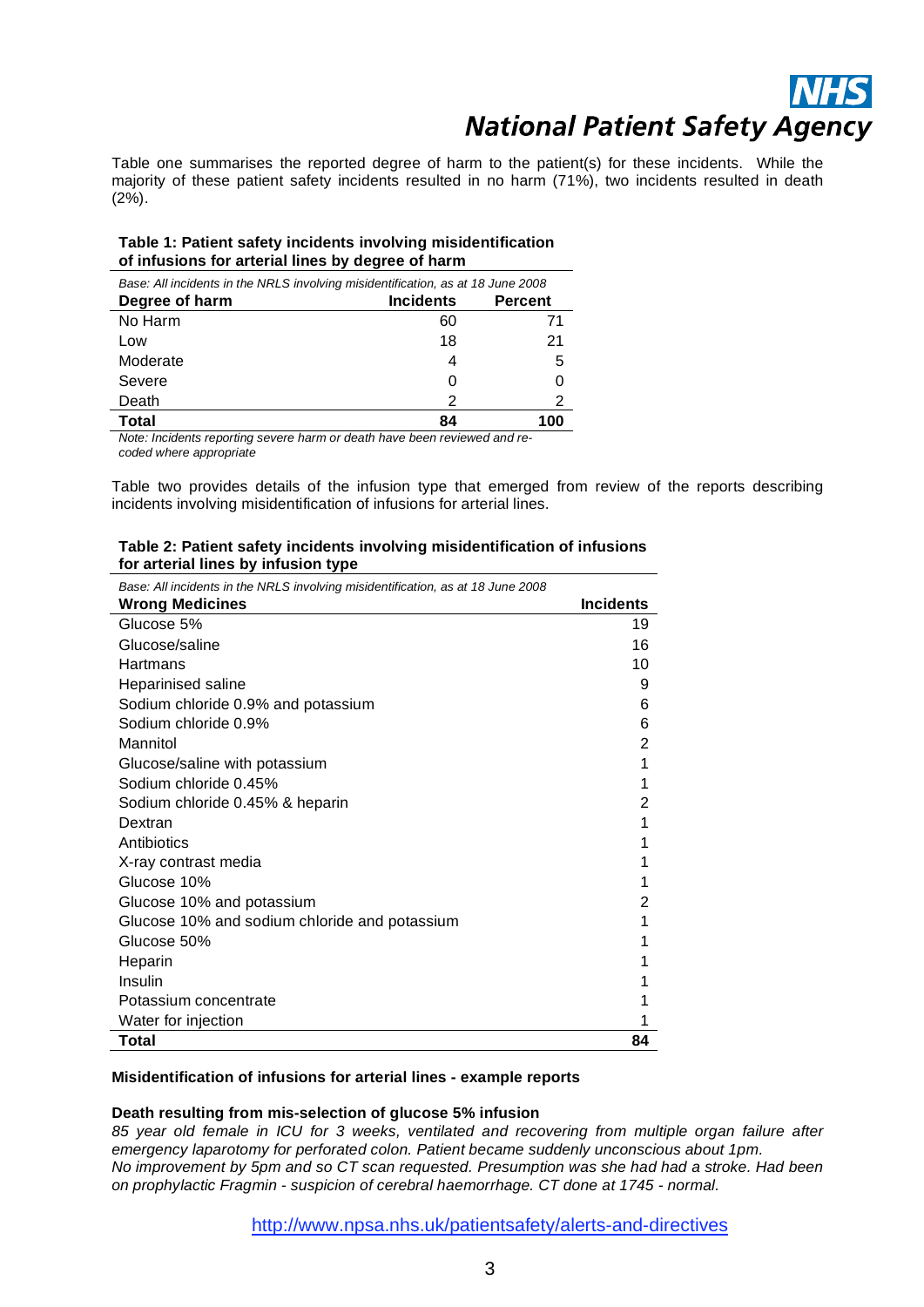*Laboratory blood glucose result at 1900 showed blood sugar to be 0.1mmol/litre. Immediately, IV glucose given and insulin stopped (had been stopped on trip to CT as well).* 

#### *The patient suffered neuroglycopenic brain damage and remained comatose.*

*During the afternoon in question, blood glucose on ICU machine samples had been rising and so insulin infusion had been increased. Despite this, blood sugars remained 8 -10 mmol/litre. Hence insulin infusion continued at 6 - 8 units / hour to attempt to maintain normoglycaemia. It subsequently transpired that the flush solution in the arterial line pressure bag was accidentally changed to 5% glucose instead of the prescribed normal saline.* 

*However as all the blood samples for blood glucose were taken from the arterial line (and measured in the ICU blood gas machine) it appears that the samples were contaminated with glucose and erroneously appeared high. At one stage, a BM finger prick blood glucose test was done. However, the machine read 'LOW' and did not give a numeric reading. The SHO and nurse interpreted this as a faulty machine as a value was not displayed. Also, as the blood glucose results from the arterial line were all consistently higher, the BM machine result was disregarded. Additionally, in the last year we have withdrawn our BM glucose machines on the biochemistry dept advice as QA issues were raised as part of POCT (point of care testing) review. Our new blood gas machine has the facility for blood glucose measurement and so this is routinely used and the BM machines are not used and staff not fully trained in their use any more .* 

#### **Moderate harm as a result of mis-selecting potassium chloride concentrate infusion**

*Arterial line pressure increasing, went to check site and cause. Found 22mls of potassium chloride concentrate infusion 40mmol / 100ml had been infused via the flush system hub. Aspirated 20mls and flushed with saline, elevated on pillows. Vascular observations documented at time. Reddened area noted and marked. Bruising on top of hand. Pulses present.* 

#### **Low harm as a result of mis-selecting glucose 50% infusion**

*Routine arterial blood gas taken from arterial line, line flushed post sample. Patient reported severe burning pain at arterial site and tracking up right arm. Noted bruising up arm. Hand very red. Checked flush system. Noted 50% glucose flushing via arterial line. Stopped immediately on inspection found storage box filled with glucose 50% bags rather than sodium chloride 0.9% 500ml bags . All other flush bags checked and no other incident / incorrect bag noted .* 

#### **Low harm as a result of mis-selecting sodium chloride and potassium infusion**

*Patient had been complaining that the arterial line was burning and stinging when used during the day particularly when flushed, this is not normal with an arterial line. The flush bag attached from A&E was found to be sodium chloride 0.9% with 20mmols potassium.* 

#### **Low harm as a result of mis-selecting x-ray contrast media**

*On return from MRI scan, attempted to aspirate patients arterial line to gain blood sample at which point patient informed me that the x-ray contrast in MRI was given through arterial line. I stopped trying to aspirate line and informed Doctor who assessed patient and made patient aware of what had happened. Staff nurse had bunged off the arterial line before the MRI scan and another staff nurse who had escorted patient to the MRI department was unaware of line being an arterial line. MRI staff who administered contrast also unaware line was arterial. Regular observation of patients' affected hand.* 

#### **No harm as a result of mis-selecting insulin infusion**

*While on the ward round it was indicated to the doctor that the arterial line wasn't working properly. Doctor assessed the situation and found the sliding scale insulin infusion had been attached to the arterial line. Doctor flushed the line with normal saline. Some bleeding noted. The mix-up happened when changing the patient gown.*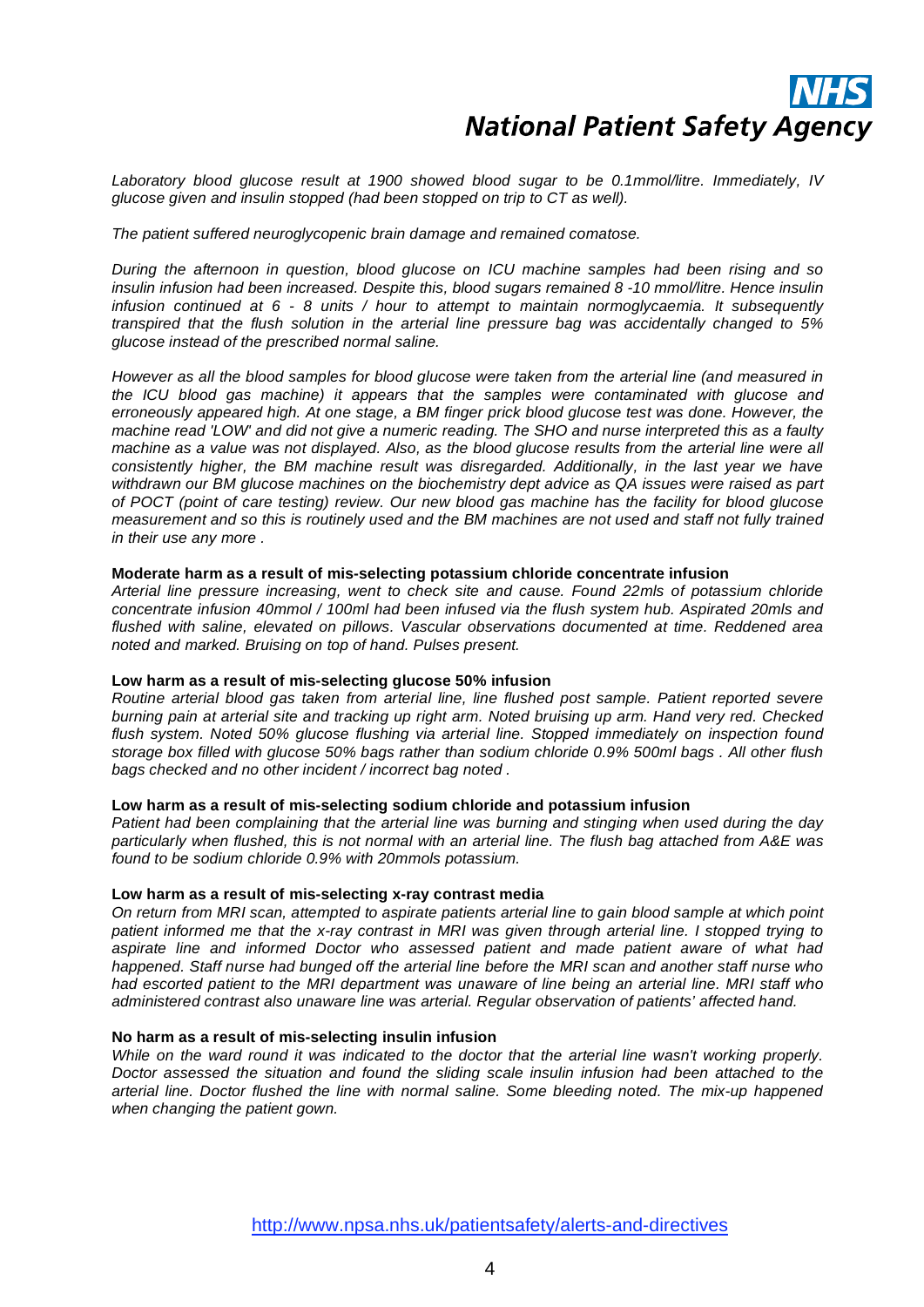

#### **b) Problems with arterial line sampling**

A search was performed on incidents in the NRLS where the reported care setting was 'Acute / general hospital' for incidents involving arterial line sampling. As at 18 June 2008, 76 incidents were found relating to poor sampling technique or practice.

These relate to poor sampling technique (e.g. failing to remove air from a sample); problems in accessing equipment or interpreting results; confusing arterial with venous lines; handling and managing the samples, including infection control risks; and problems in positioning and anatomical placement of lines.

Table three summarises the reported degree of harm to the patient(s) for these incidents. While the majority of these patient safety incidents resulted in no harm (79%), one incident resulted in severe harm (1%).

#### **Table 3. Patient safety incidents related to poor sampling technique or practice by degree of harm**

*Base: All incidents in the NRLS involving poor sampling technique in the acute/general hospital setting, as at 18 June 2008* 

| Degree of harm | <b>Incidents</b> | <b>Percent</b> |
|----------------|------------------|----------------|
| No Harm        | 60               | 79             |
| Moderate       | 8                | 11             |
| Low            |                  | 9              |
| Severe         |                  |                |
| Death          | O                |                |
| Total          | 76               | 100            |

*Note: Incidents reporting severe harm or death have been reviewed and recoded where appropriate* 

#### **Problems with arterial line sampling – example reports**

*I obtained a blood sample from venflon in back of patients' right wrist to check potassium level as patient was receiving treatment for hyperleukaemia. The blood was analysed on ITU ABG machine. On reviewing the results it was evident that the venflon was in an artery and not a vein. Patient had received drugs and fluids through this line.* 

*Haemofiltration, sodium bicarbonate and heparin commenced via subclavian vascath. Blood appeared very red, ' blood gas analysis revealed an arterial sample. Heparin and sodium bicarbonate stopped immediately and anaesthetic SHO contacted who advised the consultant on call and haemofiltration was stopped .* 

*On call for Clinical Chemistry was called by a nurse on HDU for advice on the gas machine. On arrival on HDU a doctor from a ward other then HDU / ITU was attempting to use the machine although it clearly had error messages and was not working. Unidentified member of staff used inappropriate sample and broke analyser. Was concerned at the lack of training for doctors in the hospital for sampling of blood gases and use of blood gas machines as clearly illustrated in this incident .* 

*Difficulty in finding a working ABG machine in emergency. My assistant found ITU had been restoring parameters on the blood gas analyser when they had been locked due to a quality control sample failure. No corrective action had been taken and the quality control was not repeated. Wrong results which could be used to treat the patient.* 

*Arterial blood gas requested brought to ICU by {Staff member} not wearing gloves sample not in receptacle, no ice present, filter cap not used, excess air not expelled. Contrary to trust policy re blood gas monitoring and infection control.*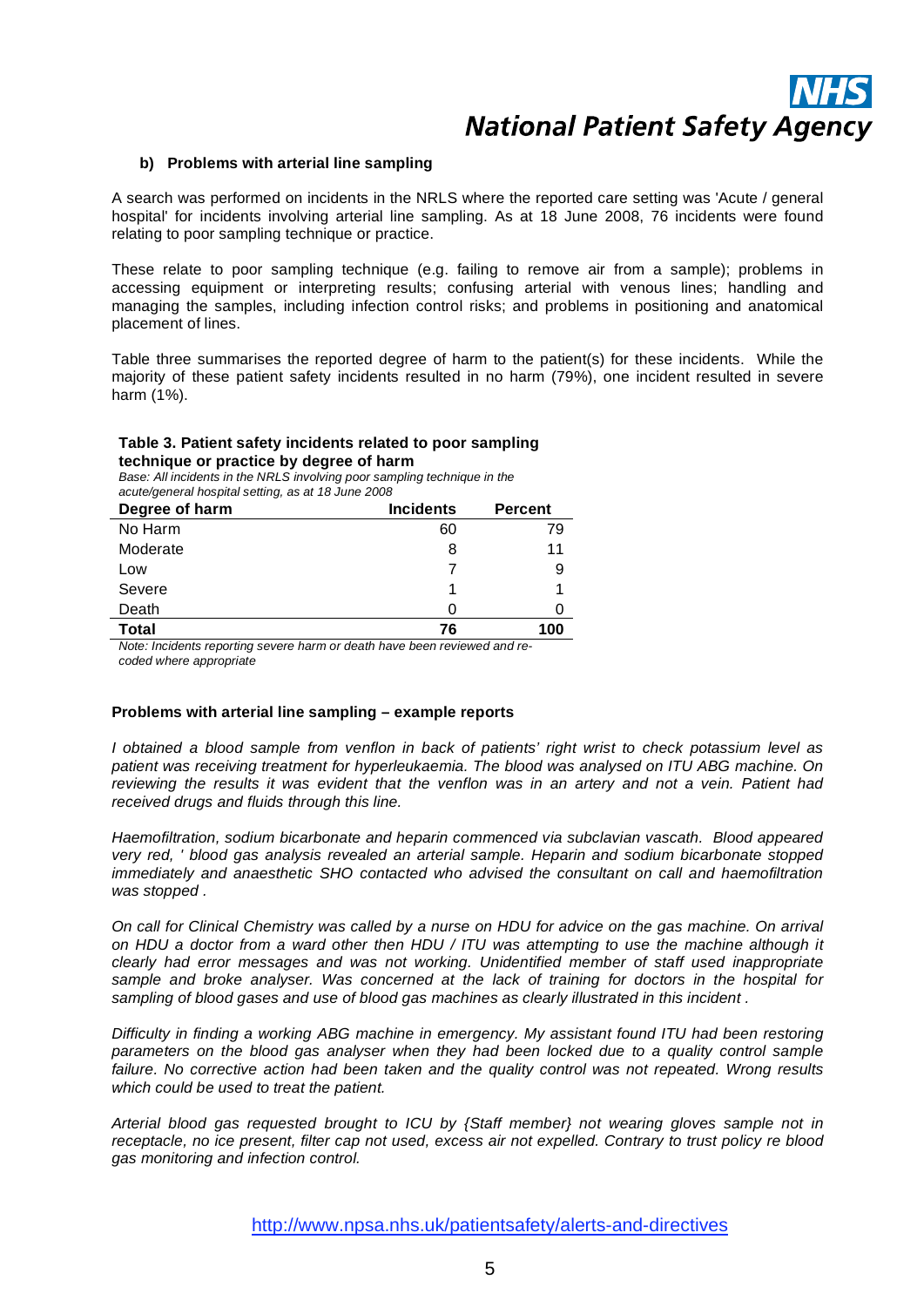#### **Literature search**

A full literature search (see below) was undertaken as well as an internet search and site searches of key international patient safety sites were made. Guidelines on the management of arterial lines and case reports were traced, but no systematic reviews.

Literature search revealed papers on related issues, such as excessive blood loss through arterial sampling (O'Hare & Chilvers, 2001) and inappropriate requests for blood gas analysis in intensive care (Merlani, P. et al, 2001).

Directly relevant papers on confusion of infusion bags included:

- Case report (Bates, 2002): accidental substitution of insulin for heparin flush, leading to the patient's death. Factors implicated: poor drugs storage, no drug counter-checking system, delay in suspecting drug error.
- Case report (Sinha, Jayaram & Hargreaves, 2007) reported use of glucose 5% instead of saline to clear occluded line, leading to contamination of the blood sample with glucose, increase in insulin dosage, and subsequent fatal hypoglycaemia. Factors implicated: failure to discard sufficient blood from the line, failure to act on conflicting results from two glucose reading devices, delay in suspecting drug error.
- Panchaganula & Thomas (2007) use analysis of NRLS data cited in this paper to highlight the problems of selecting the wrong arterial line flush solution.

**Search terms:** Medline (1950-) and Embase (1974-) were searched using MESH, Embase thesaurus and free text terms, singly and in combination: Arterial line; sampl\$1, sampling, fluid bag\$1, saline, glucose, flush, bag, tub\$3, intensive care, blood sampling, adverse event, medical error, harm, death, contamination.

#### **Further information**

There is no evidence base on the effectiveness of different strategies to reduce risks from arterial line sampling. In the longer term, manufacturers need to test and develop universal solutions to minimise the risks outlined in the Rapid Response Report.

One key imperative is for arterial lines to be clearly identifiable as such at all times. Staff can achieve this through a system of labelling, including colour labelling. Some trusts use arterial lines that have a continuous coloured line running through to prevent confusion with venous lines, as illustrated below.